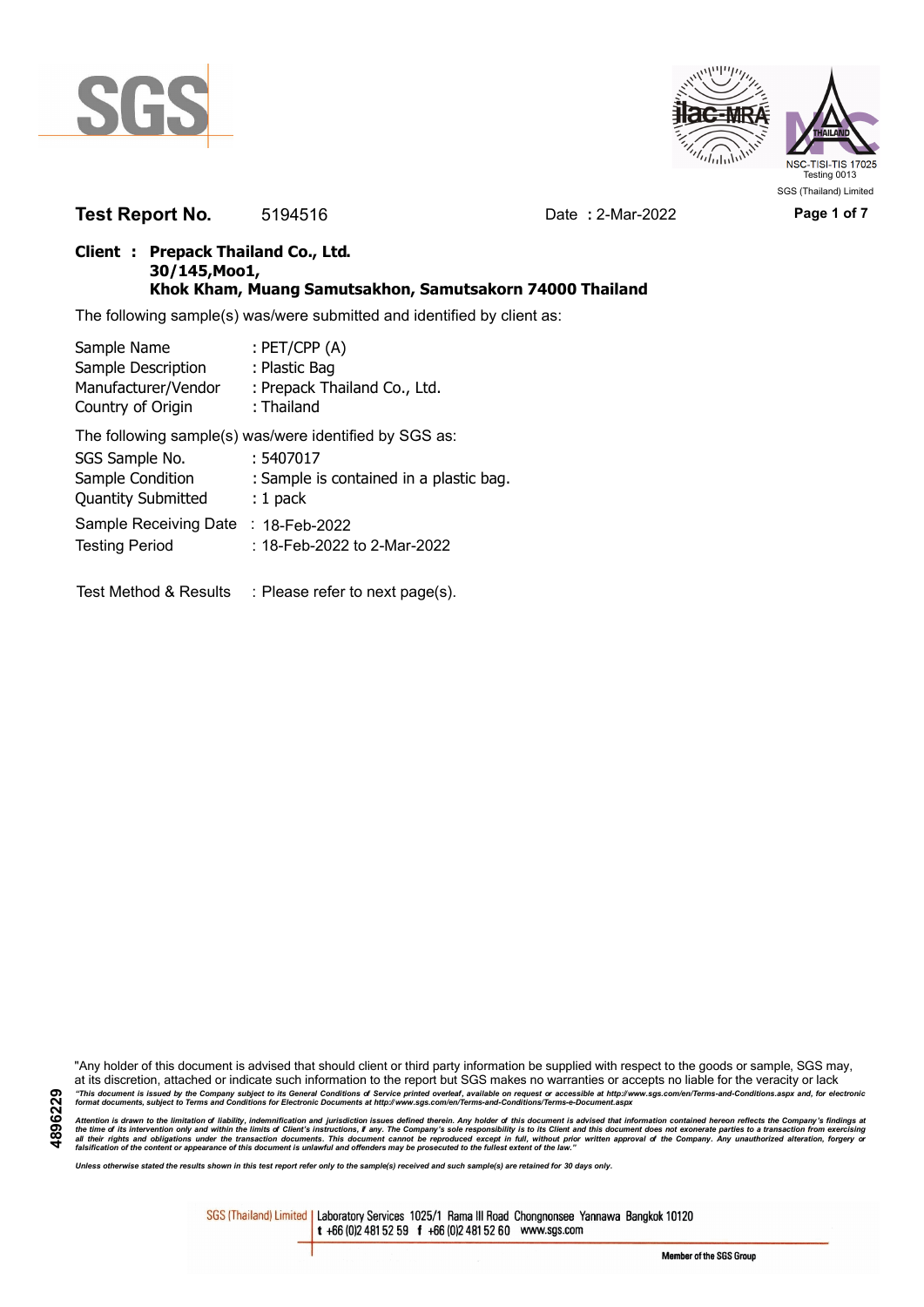



## **Test Report No.** 5194516 Date **:** 2-Mar-2022 **Page 2 of 7**

### **Test Requested & Result Summary**

Test Requested : Please refer to the result summary (Test parameter(s) was/were selected by client).

Result Summary:

| <b>Test Requested</b>                                                                                                                 | Conclusion  |
|---------------------------------------------------------------------------------------------------------------------------------------|-------------|
| (1) Notification of the Ministry of Public Health (No.295) B.E. 2548 (2005):<br>Qualities or standard for container made from plastic |             |
| a) Polypropylene (PP)                                                                                                                 |             |
| 1. Lead content                                                                                                                       | <b>PASS</b> |
| 2. Cadmium content                                                                                                                    | <b>PASS</b> |
| 3. Heavy metal (as lead) in 4% concentrated acetic acid extraction                                                                    | <b>PASS</b> |
| 4. Quantity of potassium Permanganate Consumed                                                                                        | <b>PASS</b> |
| 5. Residue after Evaporation Test                                                                                                     | <b>PASS</b> |
| 6. Migration of color Extraction                                                                                                      | <b>PASS</b> |
| (2) Additional request by client's                                                                                                    |             |
| 1. Germanium (Elution)                                                                                                                | See result  |
| 2. Antimony (Elution)                                                                                                                 | See result  |

### Remark:

1.Test results in this report are applicable for the item tested and reflects the tested sample as received. 2.The decision rules based on simple acceptance which the probability of false accept may be as high as 50% in case the results is exactly on the tolerance limit.

### **Signed for and on behalf of SGS (Thailand) Limited**

**Rutchuporn Moungsom Laboratory manager - Hardgood**

"Any holder of this document is advised that should client or third party information be supplied with respect to the goods or sample, SGS may, at its discretion, attached or indicate such information to the report but SGS makes no warranties or accepts no liable for the veracity or lack "This document is issued by the Company subject to its General Conditions of Service printed overleaf, available on request or accessible at http://www.sgs.com/en/Terms-and-Conditions.aspx and, for electronic<br>format docume

Attention is drawn to the limitation of liability, indemnification and jurisdiction issues defined therein. Any holder of this document is advised that information contained hereon reflects the Company's findings at<br>all th

*Unless otherwise stated the results shown in this test report refer only to the sample(s) received and such sample(s) are retained for 30 days only.*

SGS (Thailand) Limited | Laboratory Services 1025/1 Rama III Road Chongnonsee Yannawa Bangkok 10120 t +66 (0)2 481 52 59 f +66 (0)2 481 52 60 www.sgs.com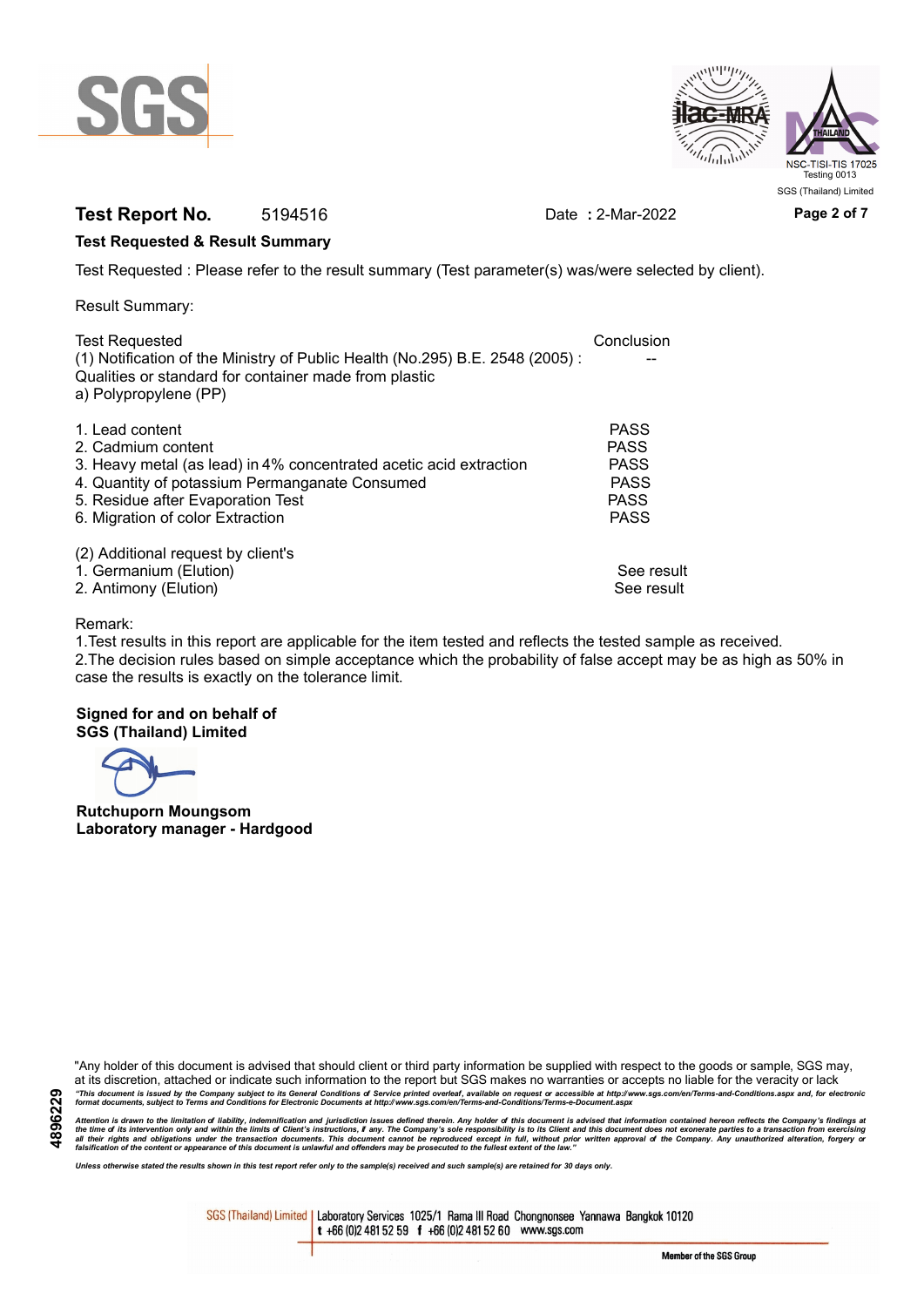



# **Test Report No.** 5194516 Date **:** 2-Mar-2022 **Page 3 of 7**

**TEST RESULTS**

**(1) Notification of the Ministry of Public Health (No.295) B.E. 2548 (2005) : Qualities or standard for container made from plastic.**

#### **a) Polypropylene (PP)**

### **Qualities and standard of plastic**

Method : With reference to TIS 656: 2556. Analysis was performed by ICP-OES.

| <b>Details</b>     | Result (1)<br>(mg/kg) | <b>Limit of Quantitative</b><br>(mg/kg) | <b>Permissible Limit</b><br>(mg/kg) |
|--------------------|-----------------------|-----------------------------------------|-------------------------------------|
| Lead content***    | ≤>                    | 2.0                                     | 100                                 |
| Cadmium content*** | ∠>                    | 2.0                                     | 100                                 |

Sample Description :

1. Clear plastic bag

Note :

**4896229**

1. mg/kg = milligram per kilogram  $2. <$  = Less than

"Any holder of this document is advised that should client or third party information be supplied with respect to the goods or sample, SGS may, at its discretion, attached or indicate such information to the report but SGS makes no warranties or accepts no liable for the veracity or lack "This document is issued by the Company subject to its General Conditions of Service printed overleaf, available on request or accessible at http://www.sgs.com/en/Terms-and-Conditions.aspx and, for electronic<br>format docume

Attention is drawn to the limitation of liability, indemnification and jurisdiction issues defined therein. Any holder of this document is advised that information contained hereon reflects the Company's findings at<br>all th

*Unless otherwise stated the results shown in this test report refer only to the sample(s) received and such sample(s) are retained for 30 days only.*

SGS (Thailand) Limited | Laboratory Services 1025/1 Rama III Road Chongnonsee Yannawa Bangkok 10120 t +66 (0)2 481 52 59 f +66 (0)2 481 52 60 www.sgs.com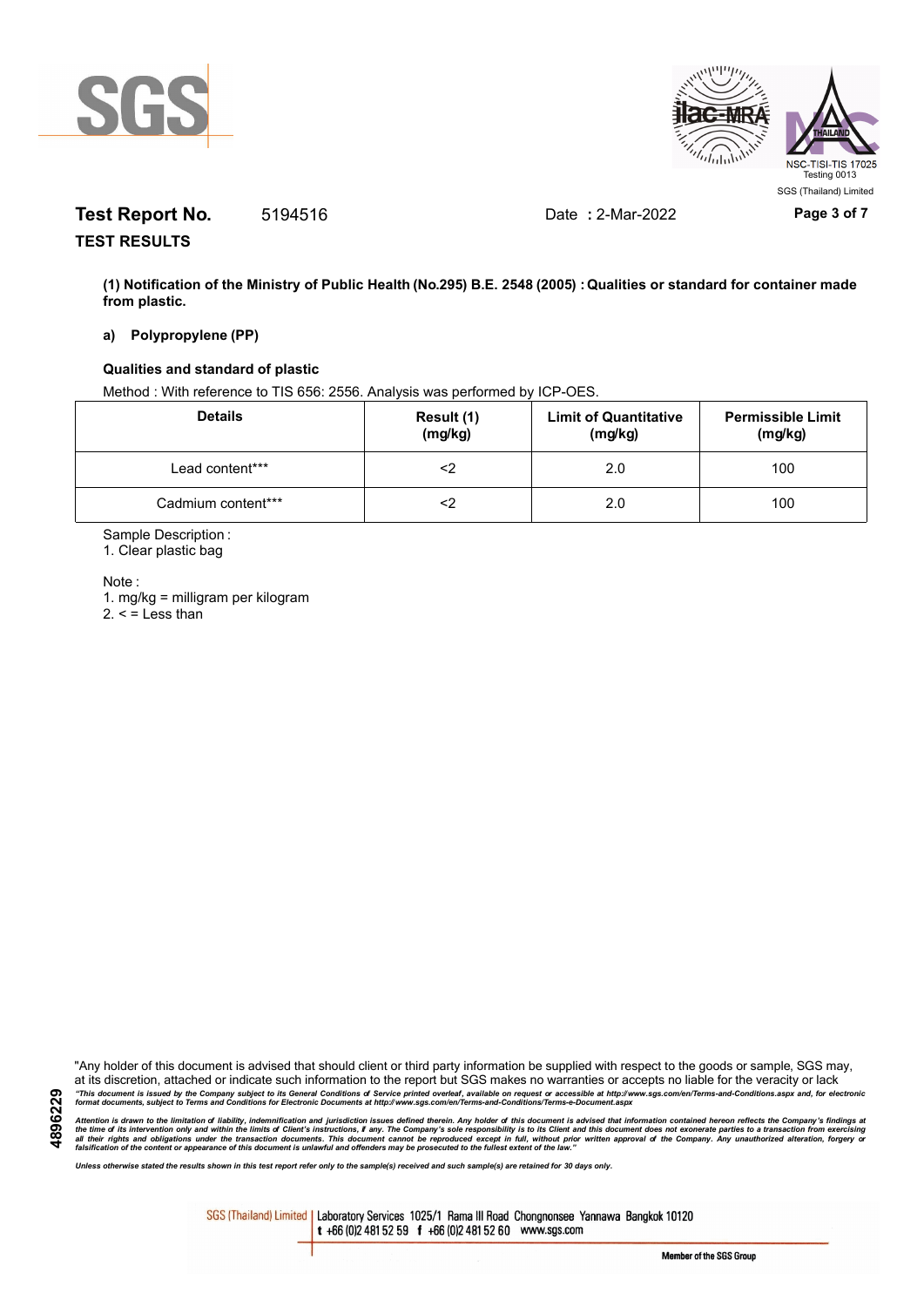



## **Test Report No.** 5194516 Date **:** 2-Mar-2022 **Page 4 of 7**

#### **TEST RESULTS**

### **Qualities and standard of dissemination**

Method : With reference to TIS 656: 2556.

| <b>Details</b>                                                                      | Test Condition <sup>^</sup>                                   | Result (1)<br>(mg/dm3) | <b>Limit of Quantitative</b><br>(mg/dm3) | <b>Permissible Limit</b><br>(mg/dm3) |
|-------------------------------------------------------------------------------------|---------------------------------------------------------------|------------------------|------------------------------------------|--------------------------------------|
| Heavy metal (calculated as lead) in<br>4% concentrated acetic acid<br>extraction*** | 30 minute at<br>60 degree C                                   | $<$ 1                  |                                          |                                      |
| Potassium permanganate used for<br>reaction in water extraction***                  | 30 minute at<br>60 degree C                                   | $<$ 1                  | 1.0                                      | 10                                   |
| Residue substances which is<br>evaporate in water***                                | 30 minute at<br>60 degree C                                   | $3$                    | 3.0                                      | 30                                   |
| Residue substances which is<br>evaporate in 4% concentrated acetic<br>acid***       | 30 minute at<br>60 degree C                                   | $<$ 3                  | 3.0                                      | 30                                   |
| Residue substances which is<br>evaporate in 20% concentrated<br>alcohol***          | 30 minute at<br>60 degree C                                   | $3$                    | 3.0                                      | 30                                   |
| Residue substances from volatile<br>matters in normal heptane***                    | Room temperature<br>$(1 \text{ hr. at } 25 \text{ degree C})$ | $3$                    | 3.0                                      | 150                                  |

Sample Description :

1. Clear plastic bag with multicolor printed (inside)

Note :

1. mg/dm3 = milligram per cubic decimeter

2. Degree C = degree Celsius

 $3. <$  = Less than

Remark :

1.  $^{\circ}$  = In case of the use at temperature not higher than 100 degree Celsius

"Any holder of this document is advised that should client or third party information be supplied with respect to the goods or sample, SGS may, at its discretion, attached or indicate such information to the report but SGS makes no warranties or accepts no liable for the veracity or lack "This document is issued by the Company subject to its General Conditions of Service printed overleaf, available on request or accessible at http://www.sgs.com/en/Terms-and-Conditions.aspx and, for electronic<br>format docume

Attention is drawn to the limitation of liability, indemnification and jurisdiction issues defined therein. Any holder of this document is advised that information contained hereon reflects the Company's findings at<br>all th

*Unless otherwise stated the results shown in this test report refer only to the sample(s) received and such sample(s) are retained for 30 days only.*

SGS (Thailand) Limited | Laboratory Services 1025/1 Rama III Road Chongnonsee Yannawa Bangkok 10120 t +66 (0)2 481 52 59 f +66 (0)2 481 52 60 www.sgs.com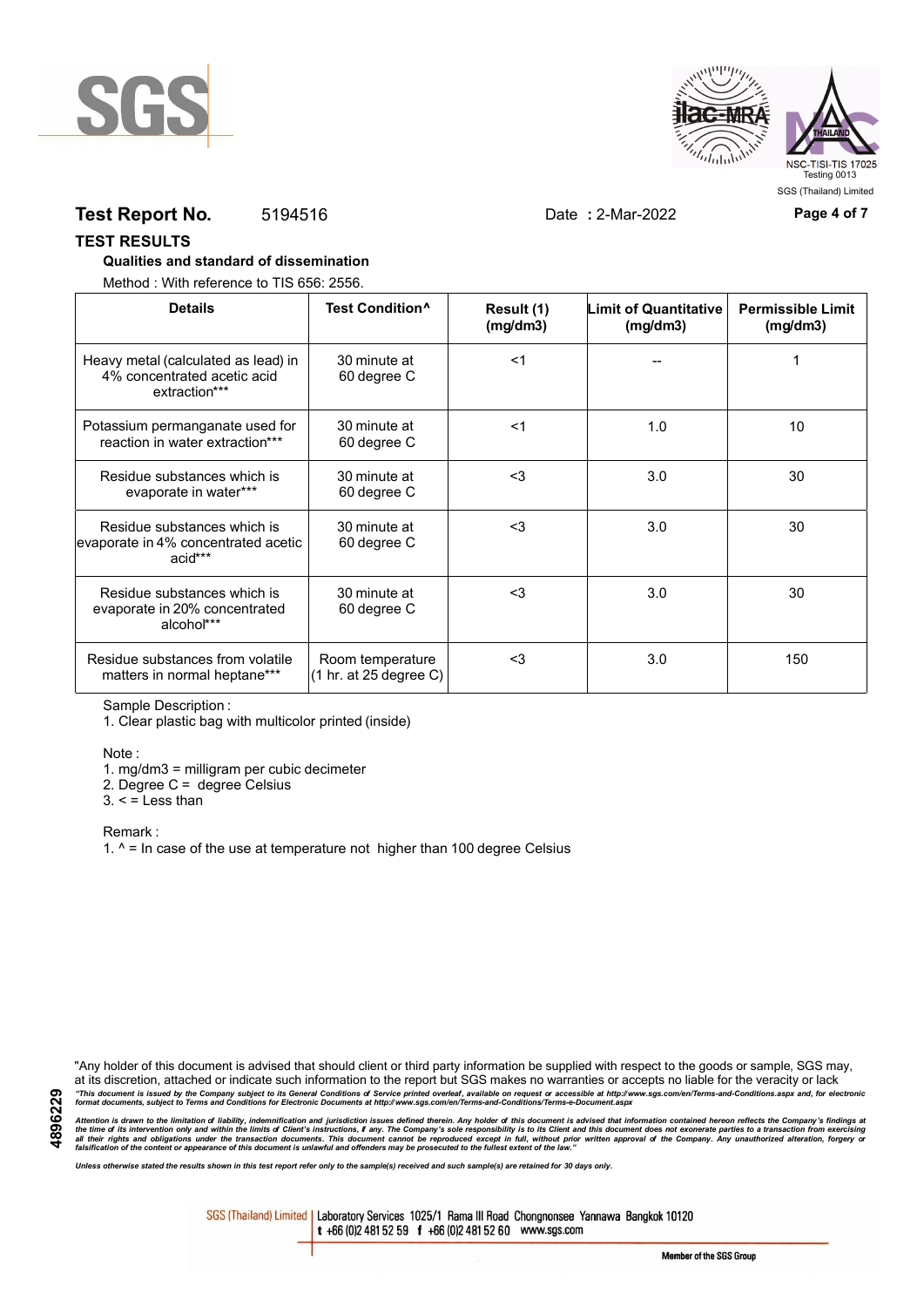



### **Test Report No.** 5194516 Date **:** 2-Mar-2022 **Page 5 of 7**

**TEST RESULTS**

#### **Qualities and standard of dissemination**

Test Method : With reference to TIS 655 -1 : 2553

| <b>Details</b>                         | Test Condition <sup>^</sup>               | Result (1)               | <b>Permissible Limit</b> |
|----------------------------------------|-------------------------------------------|--------------------------|--------------------------|
| Migration of color extract by water*** | 30 minute at<br>60 degree C               | Negative<br>(See Note 2) | Negative                 |
| Migration of color extract by          | 30 minute at                              | Negative                 | Negative                 |
| 4% concentrated acetic acid***         | 60 degree C                               | (See Note 2)             |                          |
| Migration of color extract by          | 30 minute at                              | Negative                 | <b>Negative</b>          |
| 20% concentrated alcohol***            | 60 degree C                               | (See Note 2)             |                          |
| Migration of color extract by          | Room temperature                          | Negative                 | <b>Negative</b>          |
| normal heptanes***                     | $(1 \text{ hr. at } 25 \text{ degree C})$ | (See Note 2)             |                          |

Sample Description :

1. Clear plastic bag with multicolor printed (inside)

Note :

1. Degree C = degree Celsius

2. "Negative" mean it's not presence of color migration/ "Positive" mean it's presence of color migration

Remark :

1.  $^{\circ}$  = In case of the use at temperature not higher than 100 degree Celsius

"Any holder of this document is advised that should client or third party information be supplied with respect to the goods or sample, SGS may, at its discretion, attached or indicate such information to the report but SGS makes no warranties or accepts no liable for the veracity or lack "This document is issued by the Company subject to its General Conditions of Service printed overleaf, available on request or accessible at http://www.sgs.com/en/Terms-and-Conditions.aspx and, for electronic<br>format docume

Attention is drawn to the limitation of liability, indemnification and jurisdiction issues defined therein. Any holder of this document is advised that information contained hereon reflects the Company's findings at<br>all th

*Unless otherwise stated the results shown in this test report refer only to the sample(s) received and such sample(s) are retained for 30 days only.*

SGS (Thailand) Limited | Laboratory Services 1025/1 Rama III Road Chongnonsee Yannawa Bangkok 10120 t +66 (0)2 481 52 59 f +66 (0)2 481 52 60 www.sgs.com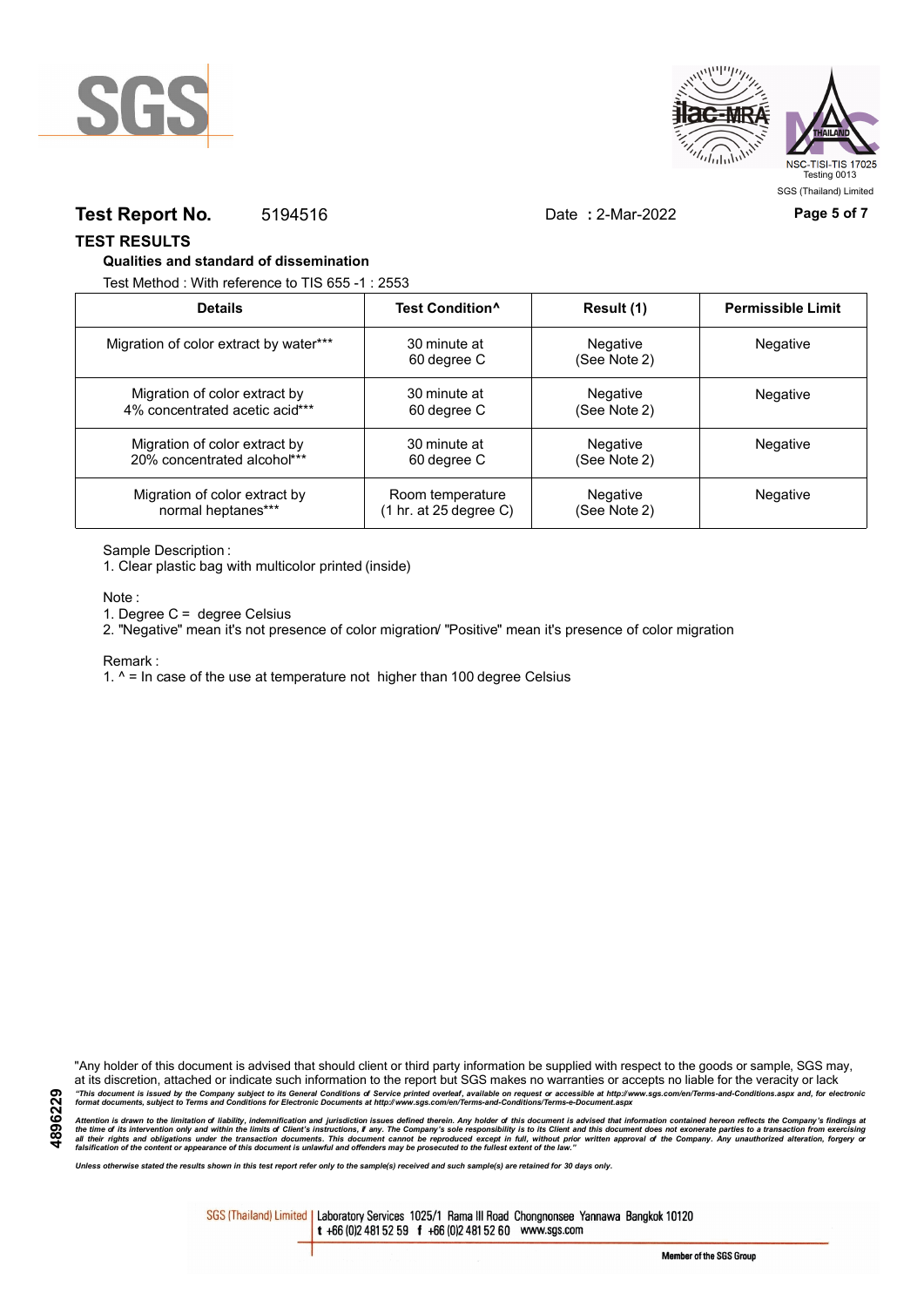



## **Test Report No.** 5194516 Date : 2-Mar-2022 **Page 6 of 7**

### **TEST RESULTS**

### **(2) Additional request by client's**

### **Qualities and standard of dissemination**

Method : With reference to TIS 656: 2556

| <b>Details</b> | Test Condition <sup>^</sup> | Result (1)<br>(mg/dm3) | Limit of Quantitative   Permissible Limit#<br>(mg/dm3) | (mg/dm3) |
|----------------|-----------------------------|------------------------|--------------------------------------------------------|----------|
| Antimony**     | 30 minute at<br>60 degree C | < 0.02                 | 0.02                                                   | 0.05     |
| Germanium**    | 30 minute at<br>60 degree C | < 0.02                 | 0.02                                                   | 0.10     |

Sample Description :

1. Clear plastic bag with multicolor printed (inside)

Note :

1. mg/dm3 = milligram per cubic decimeter

2. Degree C = degree Celsius

 $3. <$  = Less than

#### Remark :

1.  $^{\circ}$  = In case of the use at temperature not higher than 100 degree Celsius

2.# = Permissible limit is quoted from Notification of the Ministry of Public Health (No.295) B.E. 2548 (2005) :Qualities or standard for container made from plastic,Polyethylene terephtalate (PET).

3. Test condition & simulant were specified by client.

Remark:

1.The test item(s) marked \*\* on test report is/are analyzed at SGS (Thailand) Limited, address: 41/16-20 and 41/23 Soi Rama III 59, Rama III road, Chongnonsee, Yannawa, Bangkok but not included in the NSC-ONSC accreditation scope. 2.The test item(s) marked \*\*\* on test report is/are analyzed at SGS (Thailand) Limited, address: 41/16-20 and 41/23 Soi Rama III 59, Rama III road, Chongnonsee, Yannawa, Bangkok.

**4896229**

"Any holder of this document is advised that should client or third party information be supplied with respect to the goods or sample, SGS may, at its discretion, attached or indicate such information to the report but SGS makes no warranties or accepts no liable for the veracity or lack "This document is issued by the Company subject to its General Conditions of Service printed overleaf, available on request or accessible at http://www.sgs.com/en/Terms-and-Conditions.aspx and, for electronic<br>format docume

Attention is drawn to the limitation of liability, indemnification and jurisdiction issues defined therein. Any holder of this document is advised that information contained hereon reflects the Company's findings at<br>all th

*Unless otherwise stated the results shown in this test report refer only to the sample(s) received and such sample(s) are retained for 30 days only.*

SGS (Thailand) Limited | Laboratory Services 1025/1 Rama III Road Chongnonsee Yannawa Bangkok 10120 t +66 (0)2 481 52 59 f +66 (0)2 481 52 60 www.sgs.com